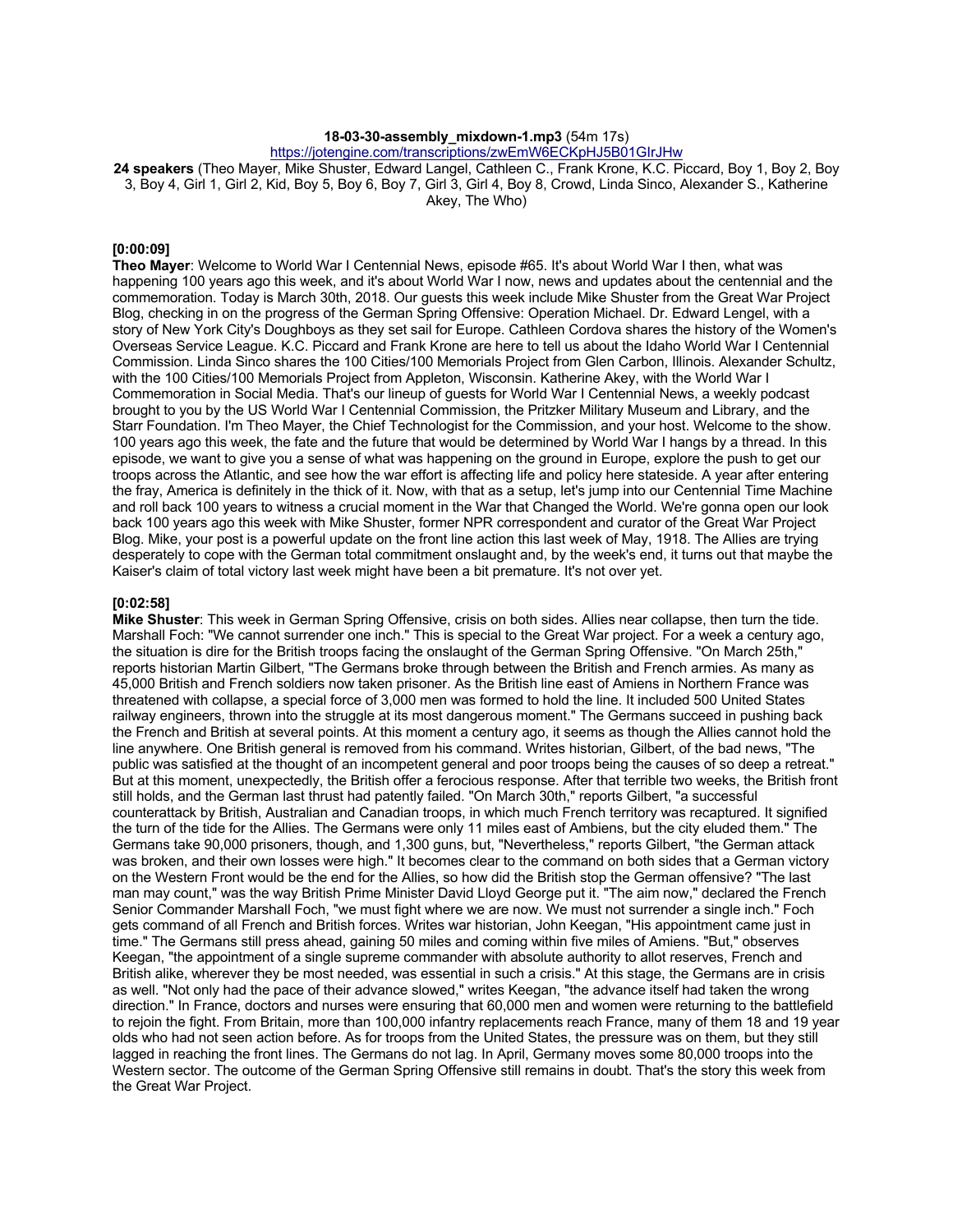### **[0:06:20]**

**Theo Mayer**: Thank you, Mike. Mike Shuster, from the Great War Project Blog. We're gonna follow that with America Emerges: Military Stories from World War I with Dr. Edward Lengel. Ed, as Mike just told us, getting our boys shipped out and on the ground in France is crucial. Your story this week focuses on what it was like stateside. Many troops and individual soldiers that would play an important role in the upcoming battles are heading over there. What's the story, Ed?

#### **[0:06:52]**

**Edward Langel**: 100 years ago this week, there's an increasing sense of urgency that we need to get our men to the Western Front, as quickly as possible and in as large numbers as possible, because of the German assaults that are putting so much pressure on the Western Allies. That means it's time to send in the draftees, the men of the so-called National Army who had presumably not been wanting to go to war, who had been drafted unwillingly and now found themselves heading for combat on the Western Front. The first two divisions of the National Army to head overseas would be the 77th Metropolitan Division, which consisted of draftees who were taken from New York City and all over New York state, and the 82nd All American Division, which was a melange of troops from all over the country. These two divisions contained future Medal of Honor recipients. The 77th Division included men of the Lost Battalion, future Medal of Honor recipients Charles Whittlesey and George McMurtry, and the 82nd Division included Medal of Honor recipient Alvin York. All three of whom would come together in one of the most important battles of the war in the Argonne Forest in October of 1918. The men were surprised that it was time to head overseas. They didn't know exactly what was happening on the Western Front. The 77th Division and particularly the 308th Regiment, containing men of the future Lost Battalion, had just created a theater in their camp at Camp Upton. It was a huge theater built on a concrete foundation. It could accommodate 1,500 men. It had cost \$10,000 dollars. It had a movie theater and a gymnasium and dressing rooms. The \$10,000 dollars had been raised from a show that the 308th Regiment had put on at New York City's Hippodrome, about which I spoke in a previous segment. They had held vaudeville performances and boxing matches and music and movies, and now, suddenly, they were told that they were going to have to abandon that theater and get ready to go. At the beginning of April, the men began to pack their bags. They write their final letters home, they strip the barracks of everything that's left and they end up having to sleep on the floor, but they get a rousing sendoff from New York City, which is funny given the fact that their movement was supposed to be secret. At 4:00AM on April 6, the Doughboys roll their packs and they march out of camp, passed the dark and silent theater. When the sun was coming up, the Doughboys were packed on ferries. They rounded Battery Park, where cheering crowds had assembled to give them a sendoff. The ferries docked at Brooklyn, and they boarded transport ships that would be ready to take the Division overseas. Onboard the transports, officers shoved the men into the holds and, as soon as they could, they just threw their packs on the floor and want to poke their heads out of the portholes. If you had seen the ship on the docks, you would've seen a head poking out of every single porthole and calling to each other. Finally, as the ships flipped the docks and headed out into New York Harbor, ferries and tugboats that are passing by blow their whistles and wave their flags in tribute, and the men get their final sight of the Statue of Liberty, which is really an emotional moment for them. The final view that they have of the United States is the lights of Coney Island, fading into the distance. A few weeks later, the 82nd Division arrives at the same camp with Alvin York. They hardly have any time to get ready. You can imagine that they would have poked around that theater. Maybe they would have tried to put on a performance of their own. At the end of April, they, too, begin their journey overseas. Alvin York is on a transport ship that leaves by a roundabout route. First, it sails up to Boston on April 30th, and the following morning, May 1st, the ship sails back in heavy rain to New York Harbor, and Alvin York gets his first view of the Statue of Liberty through the rain and the mist. He has to wonder if he's ever going to see the Statue of Liberty again and, in fact, just one year later exactly, he would return home, see the Statue of Liberty, and be hailed a hero.

#### **[0:11:26]**

**Theo Mayer**: Dr. Edward Lengel is an American military historian, author, and our segment host for America Emerges: Military Stories from World War I. There are links to Ed's post and his website. Meanwhile, on the home front, there are a number of articles this week reflecting our conversation from last week with Smithsonian National Postal Museum's Lynn Heidelbaugh, about the massive amount of mail going out to the troops, especially parcel post, so much so, that the War Department begins the week by expressing concern, and ends the week with an absolute ban on sending loving care packages to our boys over there. Dateline: Monday March 25th, 1918. A headline in the official bulletin reads: "Parcel Post to France being Crowded with the Dainties Purchasable There at Lower Prices than Costs Here." The story reads: "What are you sending by parcel post to the boys in France?" asks the Department. "If it is cookies, candies or canned goods, bear in mind that the soldiers of the American Expeditionary Forces can purchase these things at the YMCA Recreation Centers or canteens in France as cheaply as they can be had here." The article goes on to make the economic argument not to send these items. Two days later ... Dateline: Wednesday March 27th, 1918. A headline in the official bulletin reads: "Shipments of parcels to soldiers in France to be limited to those requested by men." The article goes on to explain, "The postmasters throughout the country are instructed to receive no parcel post shipments for delivery to the members of the American Expeditionary Forces abroad, unless the articles offered have been requested by the individuals to whom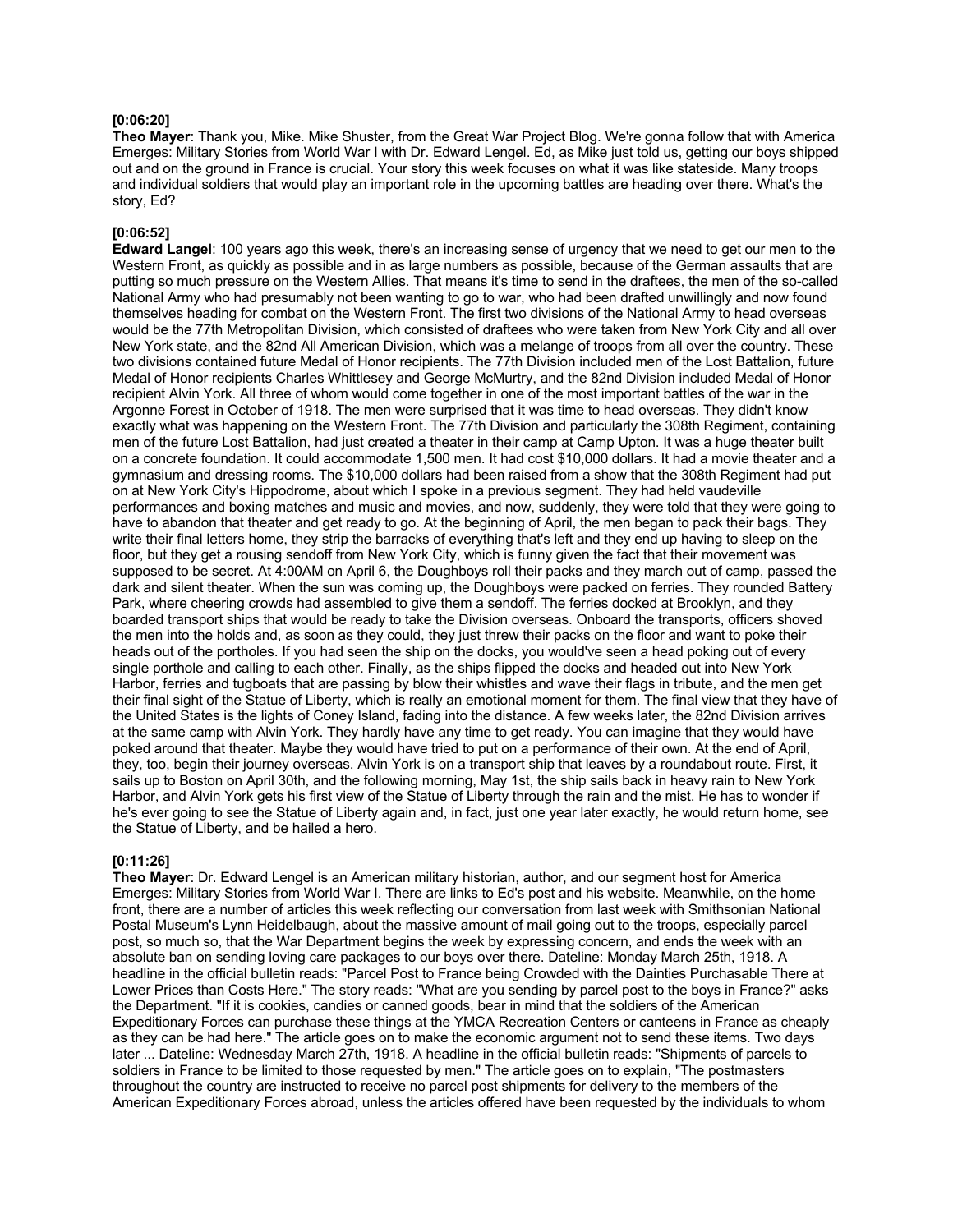they are being shipped, and approved by their regimental, or higher, commanders." In the same issue, another headline reads, "Prices at which our soldiers in France may purchase those little dainties that you are sending them by mail." Once again, the articles details the prices of razors, cigarettes, cigars, even malted milk balls. Although the article's seemingly redundant, anyone interested in a great primary source on the prices of basic foods and items in 1918, this article is a treasure trove of detail. Now, you can access each issue of the official bulletin on the Commission's website at ww1cc.org/bulletin. Each issue is republished on the centennial anniversary of its original published date. This article's on page 7 of the Wednesday March 27th issue. The week continues with more cajoling about not sending our boys loving care packages from home, and, by the end of the week, the War Department gets unambiguous and definitive. Dateline: Saturday March 30, 1918. A headline in the official bulletin on page 7 reads: "War Department statement on shipping of post parcels to the US soldiers in France. The War Department has issued the following statement regarding the restriction of the shipment of parcels to officers and soldiers in France. 'On account of the well-known shortages, in shipping, it is necessary to limit shipments to France to things that are absolutely essential for the fighting efficiency of our forces. In other words, we must strip for action. It has been found that the shipment of parcels to individual officers and soldiers has assumed enormous proportions. Now averaging 250 tons a week, and by reason of their bulkiness, displacing a great amount of important Army freight on commercial liners and transports.'" That, ladies and gentlemen, is the end of Aunt Ethel's homemade cookies and mama's canned peaches for our Doughboys in France 100 years ago this week in the War that Changed the World. We're really happy that you listen to our podcast, but if you'd like to see videos about World War I 100 years ago this week, we suggest our friends at the Great War Channel on YouTube, hosted by Indy Neidell. This week's new episodes include: "Conscientious Objectors - Water - "Wastage." Another one: "German World War I Prototype Tanks of 1918." Finally: "Backs to the Wall - All Eyes on Amiens." To see the videos, search for, "The Great War," on YouTube, or follow the link in the podcast notes. Okay, it's time to fast forward into the present with World War I Centennial News Now. This part of the podcast isn't about the past, it's about the Now, and how we're commemorating the centennial of World War I. This week, for remembering veterans, and for our last article focused on Women's History Month, we want to introduce you to the Women's Overseas Service League. As the name implies, the League was founded by American women who had served overseas during World War I. With us, to help us understand the WOSL, their heritage, their mission and their constituency, we're joined by Cathleen Cordova, the past National President of the WOSL. Cathleen, welcome.

### **[0:17:13]**

**Cathleen C.**: Thank you. Pleasure to be with you.

#### **[0:17:16]**

**Theo Mayer**: Cathleen, the Women's Overseas Service League was formed in 1921, just after the war. What prompted the formation, and what was the League for?

#### **[0:17:25]**

**Cathleen C.**: Well, WOSL, or, "the League," as it's known, was started by the civilian women who had served with the Expeditionary Forces in Europe during World War I, and they served with various organizations, but they were never considered military veterans. They had volunteered with organizations like the WCA, Catholic Services, the Red Cross, the Salvation Army. They were there to provide comfort and care to the soldiers. In fact, my favorite motto from these organizations was the Salvation Army's motto, which was, "Soup, soap and salvation," and that's what they went there for, to provide that kind of comfort to the soldiers. Some of the other women were employed with Quartermaster, Ordnance, and Signal Corps. Probably some of the most well-known women that were with the Signal Corps, were the French-speaking telephone operators known as , "Hello Girls." These women all served all over Europe, wherever the troops were stationed. It's estimated that over 300 of them lost their lives during that conflict. Most of these women came home, they scattered across the country, and most of them had no benefits whatsoever and got no care like the care that was given to the returning soldiers. That's why in May of 1921, a small group of women here on the West Coast got together and WOSL was formed at that time as a self-help organization, basically, to assist those women that were injured and incapacitated as a result of their service.

#### **[0:19:06]**

**Theo Mayer**: All right, would I consider the Women's Overseas Service League as a veteran service organization, or how does it differ?

#### **[0:19:14]**

**Cathleen C.**: It started out as more of an advocacy group for these women, but it has become a veteran's organization since then, and it now includes military and civilian women who have served overseas with our armed forces during times of war.

### **[0:19:30]**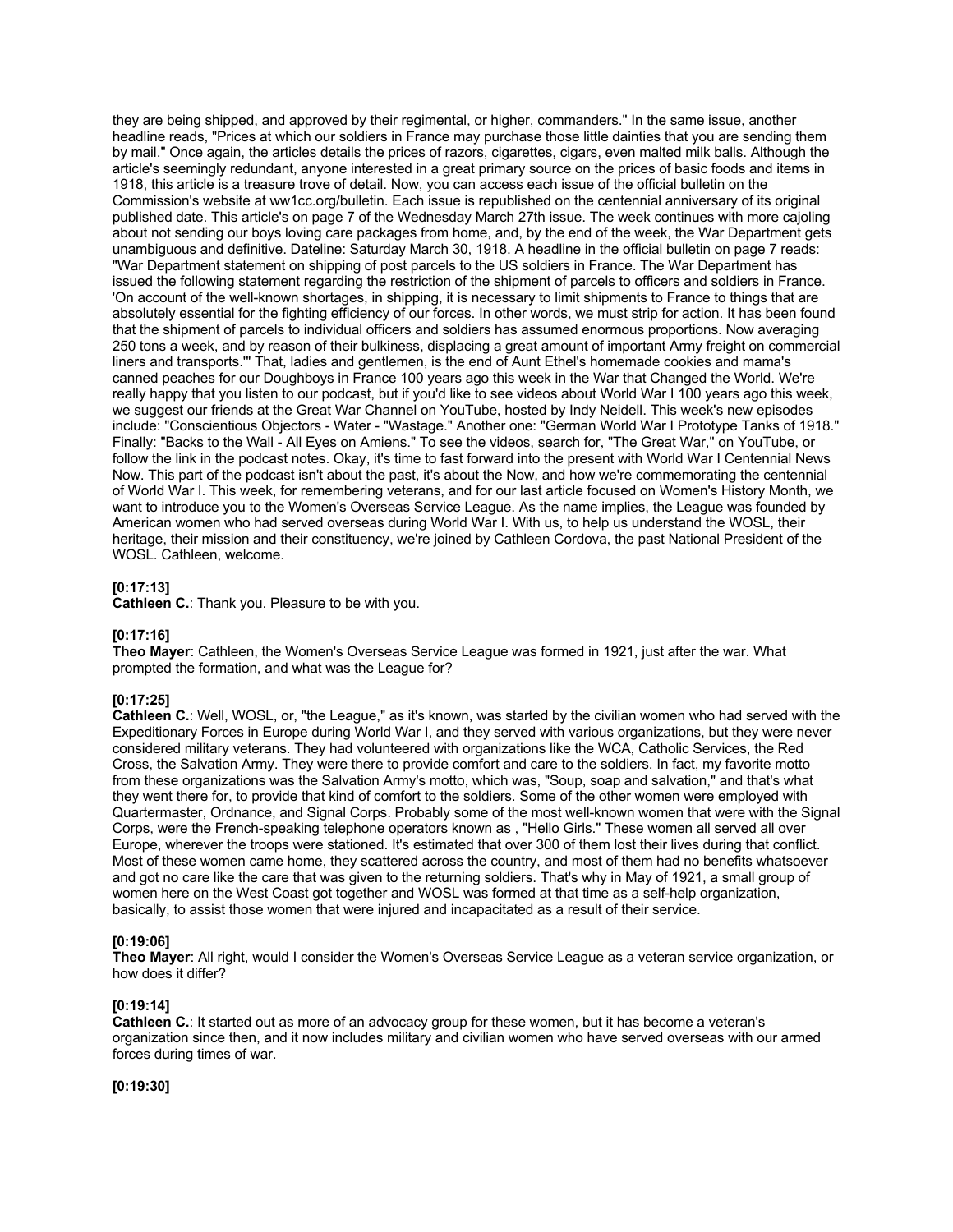**Theo Mayer**: The League's focus and mission have evolved over the years. What's the continuing legacy of World War I within the League?

### **[0:19:36]**

**Cathleen C.**: Well, I think it's what prompted the spirit of overseas service in the first place, and that was comradery to maintain the bonds of friendship that they developed overseas, and also, the spirit of patriotism and service, service to our country and service to our military.

### **[0:19:55]**

**Theo Mayer**: You're doing advocacy now as well, aren't you?

### **[0:19:58]**

**Cathleen C.**: Yes, we do. Going back to World War I, they advocated for the women that came home and, working with congress, they were able to get the women admitted into veterans' hospitals and veterans' care. Then, after World War II, they advocated for the civilian female pilots, and were eventually able to get them veterans' benefits. More recently, we've been advocating for legislation and revision of the military Code of Justice, and that's in order to support the men and women who were survivors of military sexual assault. We work with the California non-profit organization called Protect our Defenders. They're a group of lawyers who provide pro bono legal and counseling to military personnel.

### **[0:20:47]**

**Theo Mayer**: Cathleen, does the League have any specific World War I Centennial Commemoration plans?

### **[0:20:51]**

**Cathleen C.**: This past year, we had our National Convention, and at that Convention, we had a restoration and a rededication of the grave site of our very first World War I National President, and her name was Ada Chew. We also had a special memorial service to commemorate her service and that of all our World War I members.

#### **[0:21:14]**

**Theo Mayer**: Well, it sounds like the League is really doing great work. What are the plans for the future?

### **[0:21:18]**

**Cathleen C.**: Well, I think we're gonna continue with our advocacy. We also provide scholarships to women who are interested in careers in the military or social services. Of course, all our units, they're all over the country, and they have their own projects and activities that they support. It's important, I think, for us to continue our service to our country, our military, and our local communities.

#### **[0:21:41]**

**Theo Mayer**: Cathleen Cordova is the past National President of the Women's Overseas Service League. Learn more about the organization and their legacy of friendship and advocacy by following the links in the podcast notes. It's time for a segment of Updates from the States. This week, we're joined by K.C. Piccard, Commissioner for the Idaho World War I Centennial Commission, and Frank Krone, the Commission's co-founder.

### **[0:22:07]**

**Frank Krone**: Thank you.

#### **[0:22:09]**

**K.C. Piccard**: We're glad to be here.

#### **[0:22:10]**

**Theo Mayer**: Frank, I don't know very much about the Idaho Centennial Commission. Would you tell us about it, and how it got started?

#### **[0:22:16]**

**Frank Krone**: Well, it happened about two years ago. My family's from Billings, Montana, and we were there on vacation. My great-uncle served in World War I, and that's all anybody in the family knew. We did some investigation and we discovered that he served on the USS Leviathan in the Navy. We wanted to know more about it and then, all of a sudden, we got very, very interested in the [why's 00:22:42] of World War I, and we discovered that nobody in Idaho was doing anything to honor the 29,738 men that served from Idaho during World War I.

**[0:22:56]**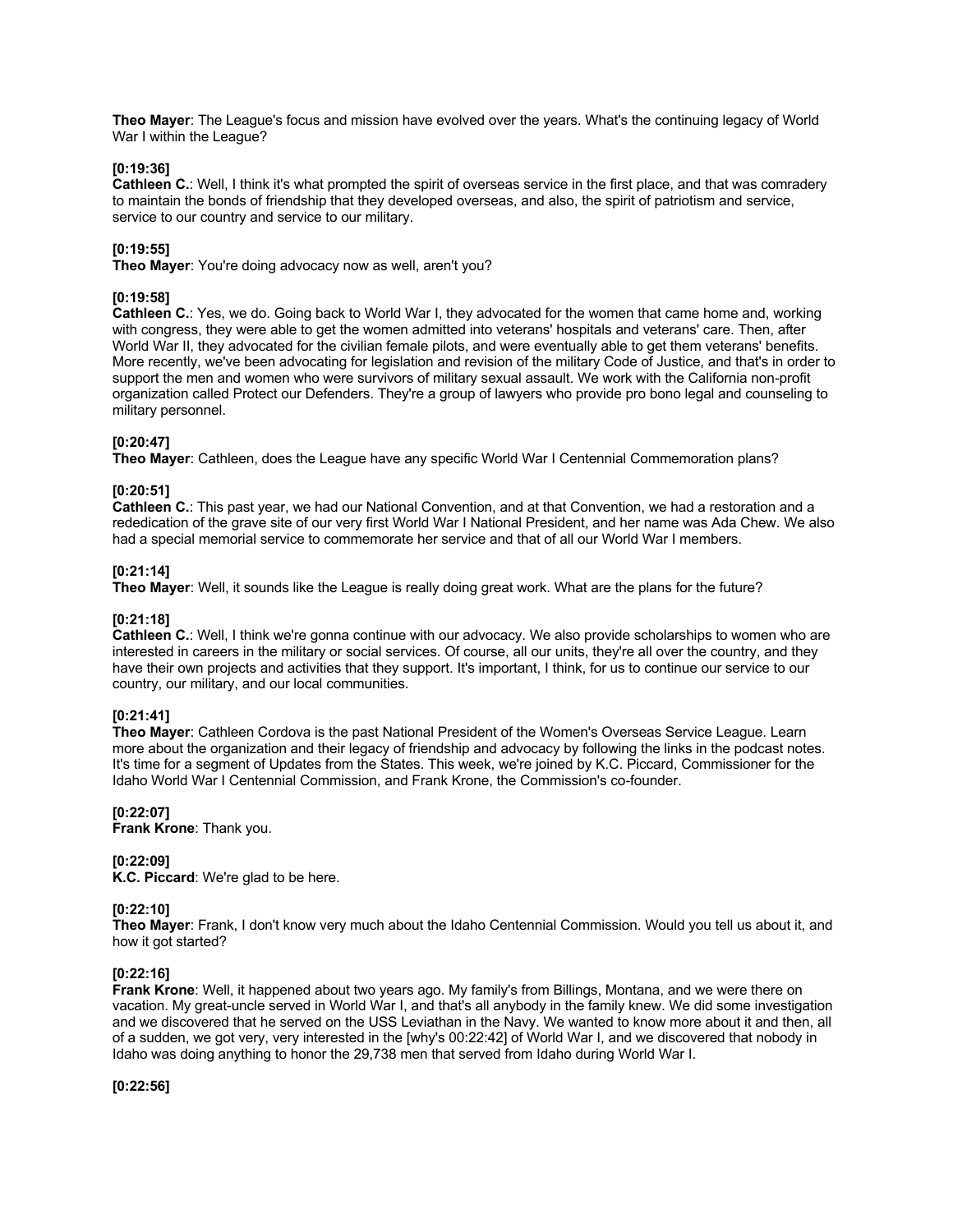**K.C. Piccard**: One of the things, and I should mention, Frank is my husband, and we have the background of being military historians and commissioners back in 2009 of the Lincoln Bicentennial Commission, and so we thought we could apply our organizational skills to starting this project and actually giving a voice to all of the World War I veterans that have been forgotten over the years. When we were going through parts of Idaho, looking at cemeteries, to start up the program, we ran into one of the descendants of Thomas Neibaur, our only World War I Medal of Honor recipient.

### **[0:23:36]**

**Frank Krone**: First born in Idaho.

### **[0:23:38]**

**K.C. Piccard**: They asked us is anything gonna be done on this 100th anniversary of World War I to honor their great-grandfather, and we said, "If no one's doing it, we'll take it up." So, we started the organization. We started websites with information on the veterans of Idaho, which includes now, in time for Women's History Month, Anne Atkinson, who was our own "Hello Girl" that we discovered in a pioneer cemetery in downtown Boise.

### **[0:24:08]**

**Theo Mayer**: On the podcast in February, we told our listeners quite a bit about the sinking of the Tuscania. Now, you and your Commission got deeply involved with a commemoration called Hands Across the Atlantic. Can you tell us about that?

### **[0:24:20]**

**K.C. Piccard**: We discovered that three of our soldiers from Idaho had died in the Tuscania. We reached out and spoke to the head of the WW100 Islay organization in Scotland, Jenny Minto, and we told them that we would like to honor what they did. She was very grateful for the fact that we were thanking them for what they did for our soldiers. Jenny sent us a copy of a letter that was given to them right after the tragedy from the governor of California, because there were quite a few soldiers from California that also drowned that day, just thanking them for taking them in, for feeding them their oatcakes and ...

### **[0:25:00]**

**Frank Krone**: Drams.

### **[0:25:02]**

**K.C. Piccard**: ... Drams, cheese; whatever they did to try to keep them alive. The three soldiers that did pass away were all in their 20s, of course, and one was from Potlatch, Idaho. All three were with the 20th Engineers, and their bodies were brought back to either Idaho or California. I think one is still there in England. It was just great to be able to reach out with them and schedule special events that were taking place here that would coincide with the ones they were doing in Scotland ... Although, on a much bigger scale ... In the Isle of Islay. We have photographs on our website. We have our copies of the correspondence. We had our ceremony. We actually had just to dig snow away from a headstone in Sugar City, because that's where our one surviving member of the Tuscania, Samuel Whitney Pincock, came back to survive and live a very prosperous life. It was good to reach out and to hold these events and, at the time that they were holding their receptions after the two ceremonies they had on Islay, we followed suit and we had the same hors d'oeuvres, so we were actually able to duplicate things that they were doing there.

# **[0:26:12]**

**Theo Mayer**: Any other plans or programs from Idaho for the rest of the centennial?

**[0:26:17]**

**Frank Krone**: Our next one is we're giving a lecture at the AARP in downtown Boise on World War I.

### **[0:26:25]**

**K.C. Piccard**: In costume!

# **[0:26:26]**

**Frank Krone**: In costume. I'm coming as a World War I Doughboy.

# **[0:26:31]**

**K.C. Piccard**: I'm a Hello Girl.

### **[0:26:32]**

**Frank Krone**: Then, the next day, we're doing Parks Day, which is sponsored through the Civil War Trust.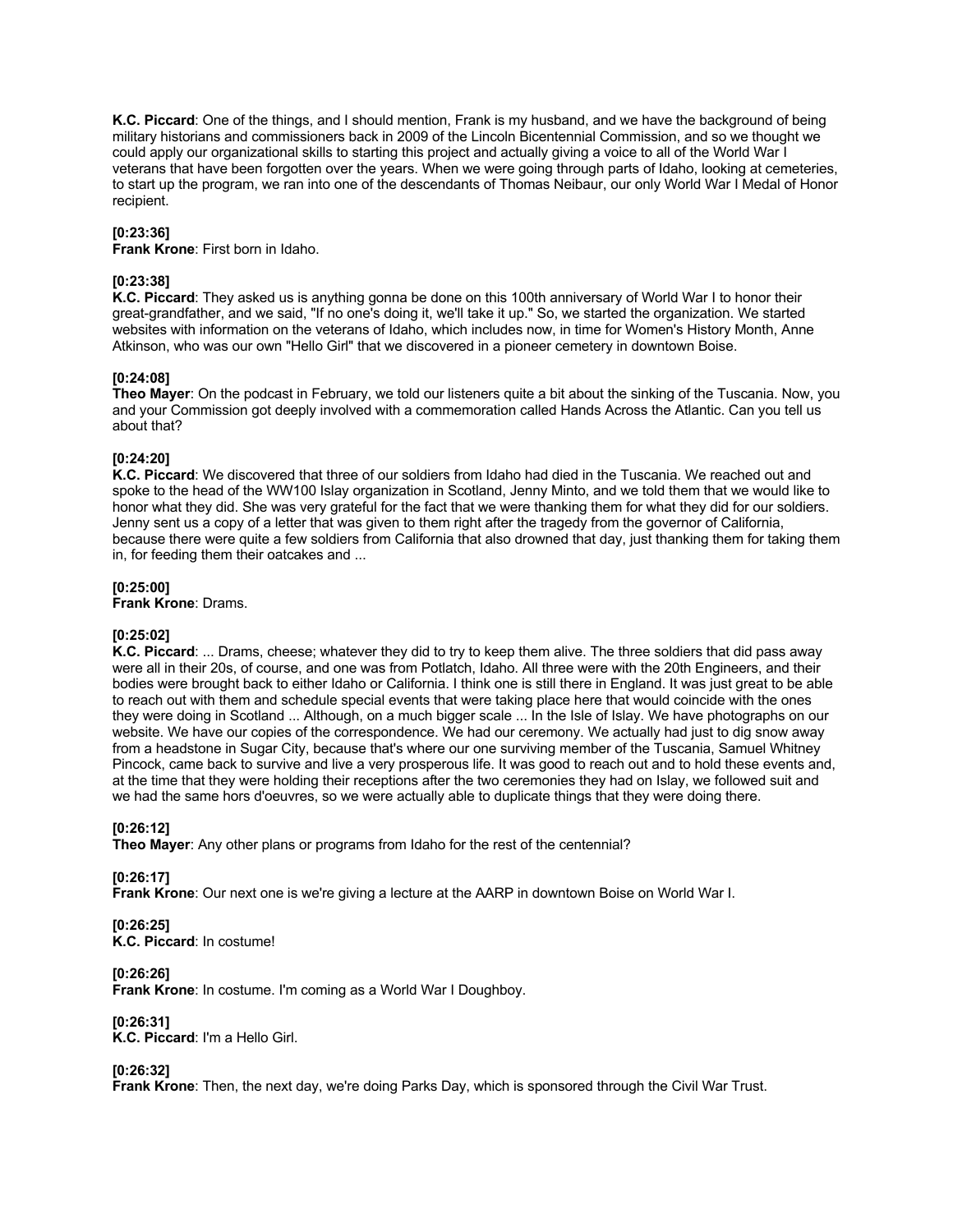### **[0:26:38]**

**K.C. Piccard**: But the afternoon is cleaning up all of the World War I headstones in, it's called, the silenced section of Morris Hill, which is a pioneer cemetery in downtown Boise, Idaho.

### **[0:26:49]**

**Frank Krone:** We're also doing Sgt. Stubby the end of April ...

### **[0:26:52]**

**K.C. Piccard**: In honor of the movie opening on Friday.

### **[0:26:53]**

**Frank Krone**: ... In Twin Falls.

# **[0:26:54]**

**K.C. Piccard**: Yes.

# **[0:26:55]**

**Frank Krone**: Then, we're doing a rededication of Carl Miller Park in Mountain Home. We've been invited to the Veterans Cemetery in Boise on Memorial Day, and we're coming, again, in costume.

### **[0:27:08]**

**K.C. Piccard**: We've been invited to the grand opening of the Idaho Historical Society Museum in September. We're having a lot of fun. We're meeting a lot of good people out there, too.

# **[0:27:18]**

**Theo Mayer**: Well, thank you very much. It sounds like some great programs, and you sound like a great team. Thank you for the work that you're doing.

### **[0:27:23]**

**K.C. Piccard**: Thank you for everything!

### **[0:27:24]**

**Frank Krone**: We enjoyed your time. Thank you very much.

# **[0:27:26]**

**Theo Mayer**: K.C. Piccard and Frank Krone are with the Idaho World War I Centennial Commission. Learn more about the Commission and their projects by visiting their website at the link in the podcast notes. Earlier this week, here in Los Angeles, I had the pleasure of joining US World War I Centennial Commissioner Zoe Dunning, and the California World War I Centennial Commission's Courtland Jindra and Bill Betten at the premiere of the animated feature film, Sgt. Stubby: An American Hero. Now, I've been following the development of this movie for a long time. Of course, we've had the film's producer, writer and director, Richard Lanni, and also associate producer, Jordan Beck, on the podcast over the past months, so I was really ready to see the actual Sgt. Stubby movie. I loved it, and so did the 800 person audience at the premiere. Flat-out, it's a really good, class double A animated film that delivers the goods, and a great movie experience for the kids and the grownups alike. You know, it's really, and I mean really, really hard, to create a sympathetic, animated, animal character that someone actually cares about, especially if the character has no voice. Everyone in the room fell in love with Stubby. I didn't ask the grownups, but I did ask some of the 400 kids in the theater what they thought. Can I ask you a question? I'm with World War I Centennial News. What did you like about the movie?

### **[0:28:56] Boy 1**: That the dog was brave.

**[0:28:56] Boy 2**: It was pretty dope.

**[0:28:56] Boy 3**: I enjoyed it.

**[0:28:57] Boy 1**: I just liked it.

**[0:29:02]**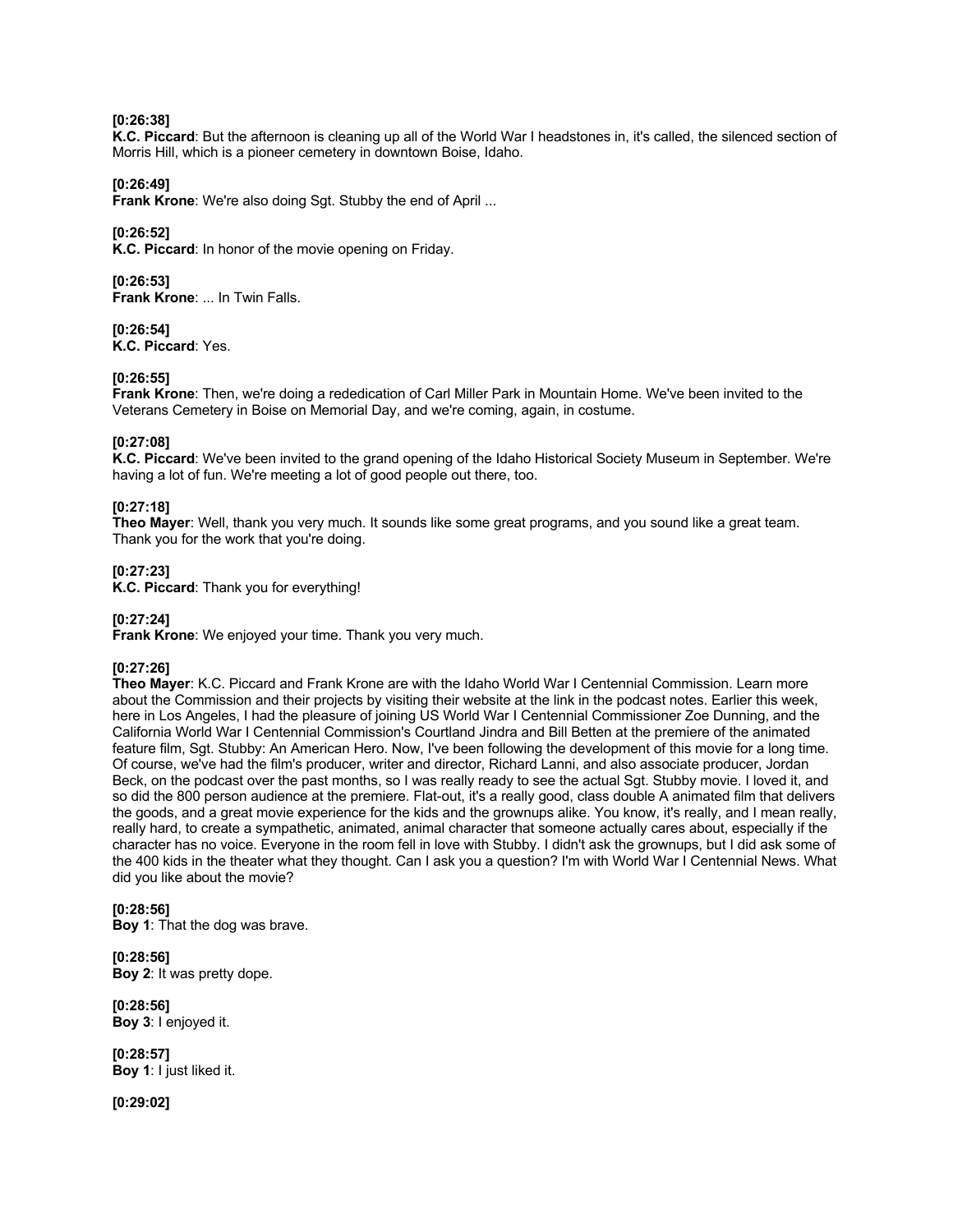**Theo Mayer**: You liked the dog? Did you like the soldier, or the dog?

**[0:29:05] Boy 1**: Yeah, I liked both.

**[0:29:05] Boy 2**: I liked the dog.

**[0:29:05] Boy 3**: I liked the dog-guy, he was great.

**[0:29:06] Theo Mayer**: Yeah?

**[0:29:06] Boy 3**: Yeah. I wish I was like him.

**[0:29:08] Boy 2**: I like how they incorporate animation into a true story. It was really entertaining.

**[0:29:13] Boy 4**: It was amazing.

**[0:29:14] Theo Mayer**: What did you like about it?

**[0:29:16] Boy 4**: The dog.

**[0:29:17] Theo Mayer**: Well, yeah! What did you like about the dog?

**[0:29:21] Boy 4**: He was brave.

**[0:29:23] Theo Mayer**: Did you learn anything about World War I?

# **[0:29:27]**

**Boy 2**: Well, I've been learning about World War I. I like the history of war, and I like to study it a lot. To me, World War I was one of those wars that was supposedly supposed to end all wars, but, truly, it didn't. If we're still in war right now, and there's possibly a threat for another one, so, you know, it's all on us, us humans, to change it.

# **[0:29:46]**

**Girl 1**: I heard that World War I was a very tragic time where people died. I think that it was a great movie, because it's ... Like, there were some parts that were really touching, but then, I like how the dog was more on changing so many lives.

**[0:30:05] Theo Mayer**: What did you like best about it?

**[0:30:06] Girl 2**: I really liked it when they won at war. That's my favorite part.

**[0:30:12] Theo Mayer**: What'd you think of the dog?

**[0:30:13] Girl 2**: The dog? I thought the dog was an American hero.

**[0:30:16] Theo Mayer**: He was!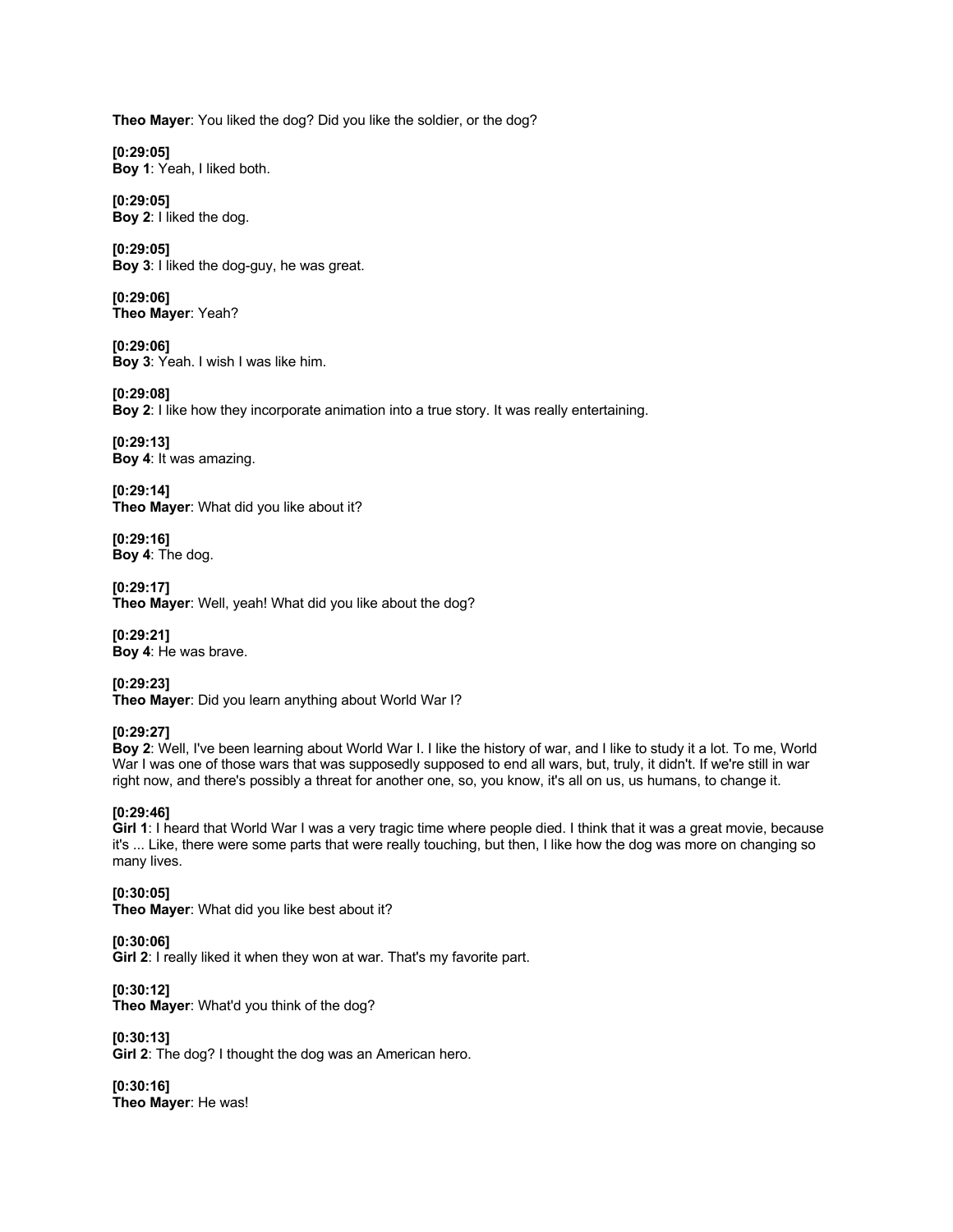**[0:30:17] Girl 2**: Yeah.

**[0:30:17] Theo Mayer**: Did you learn anything about World War I?

**[0:30:19]**

**Girl 2**: Yes, I actually did. I learned how the Germans are cheaters and they gassed us. It was pretty good.

**[0:30:26] Girl 1**: It was great.

**[0:30:27] Theo Mayer**: Yeah?

**[0:30:27] Girl 1**: Yeah, but, sometimes, it was sad. It was kind of sad.

**[0:30:29] Girl 2**: The dog was an amazing dog.

**[0:30:30] Theo Mayer**: He was.

**[0:30:30] Girl 1**: He was very smart.

**[0:30:31] Theo Mayer**: He was really smart.

**[0:30:32] Kid**: He was very smart. He was clever.

**[0:30:32] Girl 1**: He was helping the war.

**[0:30:32] Theo Mayer**: Was there any part that was scary in the movie?

**[0:30:42] Girl 2**: Yeah, when they went to war, yeah

**[0:30:44] Kid**: Like, when they were trying to shoot, I was like, "Oh, my God!" It got me , so I got scared at that part.

**[0:30:52] Theo Mayer**: Did you guys know anything about World War I before the movie?

**[0:30:56] Kid**: No.

**[0:30:56] Girl 1**: Not really.

**[0:30:58] Theo Mayer**: Did you think you learned anything?

**[0:30:59] Girl 1**: Yeah.

**[0:31:00]**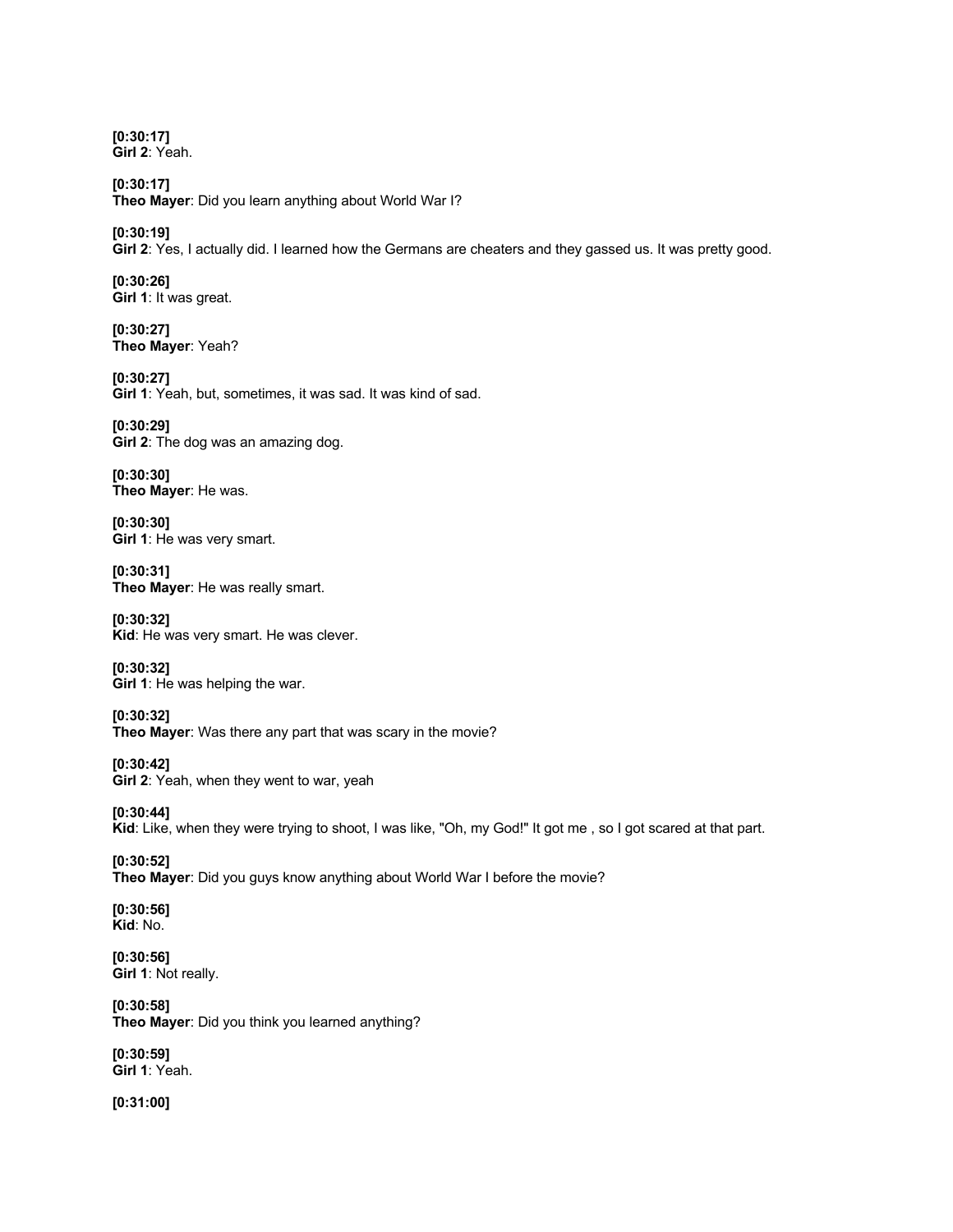**Kid**: Yeah, we learned, like, putting .

**[0:31:02] Theo Mayer**: What did you guys think of the movie?

**[0:31:03] Boy 5**: It was awesome! I started crying.

**[0:31:05] Theo Mayer**: What part?

**[0:31:06] Boy 5**: When they blew up.

**[0:31:07] Theo Mayer**: Any part that was scary?

**[0:31:09] Boy 5**: Yes. When he got the flu.

**[0:31:13] Theo Mayer**: What did you think of the movie?

**[0:31:15] Boy 6**: It was great.

**[0:31:15] Theo Mayer**: What'd you like about it?

**[0:31:17] Boy 6**: About the dog. I liked the dog.

**[0:31:19] Theo Mayer**: Yeah, what'd you think of the movie?

**[0:31:20] Boy 7**: Yeah, it was pretty great, you know? Like, it almost made me cry, you know? Almost made me cry.

**[0:31:27] Theo Mayer**: What part?

**[0:31:28] Boy 7**: Like when the dog got shot, you know?

**[0:31:30] Theo Mayer**: Okay.

**[0:31:30] Boy 7**: Don't make me cry like that.

**[0:31:32] Girl 3**: I really like Stubby.

**[0:31:34] Theo Mayer**: Do you? What do you like best about Stubby?

**[0:31:36] Girl 3**: He saved all the peoples. I liked how he saved the peoples.

**[0:31:42] Theo Mayer**: Very nice, thank you. Hey, did you guys like the movie?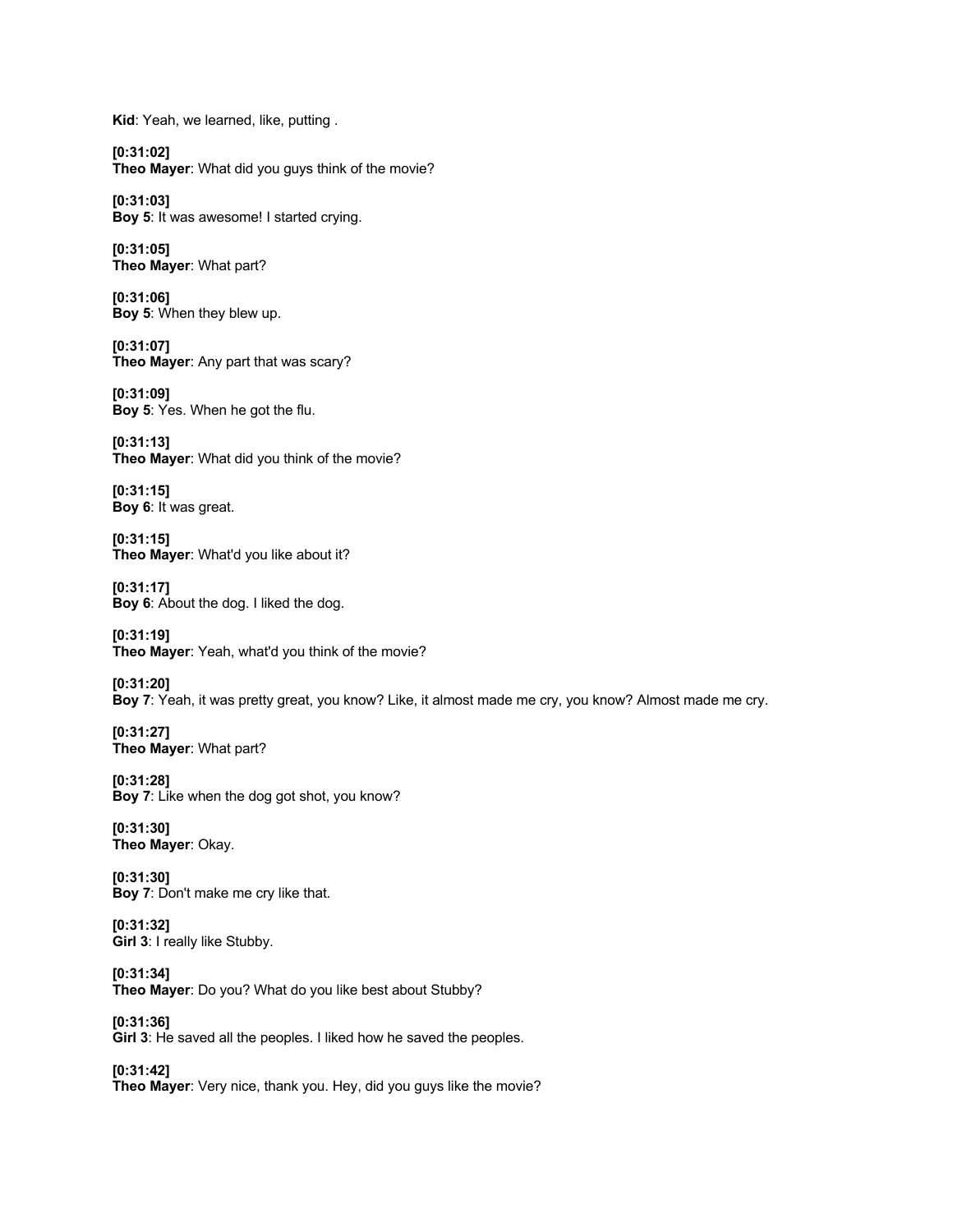**[0:31:45] Girl 4**: Yeah.

**[0:31:46] Theo Mayer**: What did you like best about it?

**[0:31:48] Girl 4**: I liked how Stubby saved most of the soldiers.

**[0:31:55] Theo Mayer**: He was pretty great.

**[0:31:56] Girl 4**: Yeah.

**[0:31:57] Theo Mayer**: Did you know anything about World War I before you saw the movie?

**[0:31:59] Girl 4**: No.

**[0:32:00] Theo Mayer**: Did you learn anything, do you think?

**[0:32:00] Girl 4**: I learned that a lot of people died, and then, I learned that America teamed up with France.

**[0:32:09] Boy 8**: I loved Stubby!

**[0:32:12] Kid**: Stubby was the best!

**[0:32:15] Theo Mayer**: Yay, Stubby!

**[0:32:17] Kid**: Yay, Stubby!

**[0:32:18] Theo Mayer**: One, two, three!

**[0:32:21] Crowd**: Yeah, Stubby!

# **[0:32:25]**

**Theo Mayer**: Thank you, guys! Sgt. Stubby: An American Hero, and a really great movie experience, coming to a theater near you. Grab a friend, grab a kid, grab a grandparent, and go see this heartfelt, heartwarming movie. Oh, yeah, and I forgot to mention it's based on a real story and it's all about World War I, so you might care about that. Moving on to our 100 Cities/100 Memorials segment about the \$200,000 dollar matching grant challenge to rescue and focus on our local World War I memorials. Next week, on Friday April 6th, we're gonna be announcing the final 50 awardees. Some very exciting memorials and projects that are in that group, but before that, this week, we're gonna profile two projects from round one. They're very different and, some ways, very much the same. The first is a deeply meaningful but humble project about a World War I memorial restoration from the village of Glen Carbon, Illinois, where a Doughboy statue stands guard over the graves of two local World War I veterans. With us to tell us about the project is Linda Sinco, Museum Coordinator of the Glen Carbon Heritage Museum. Linda, welcome to the show.

# **[0:33:35]**

**Linda Sinco**: Thank you for having me.

**[0:33:37]**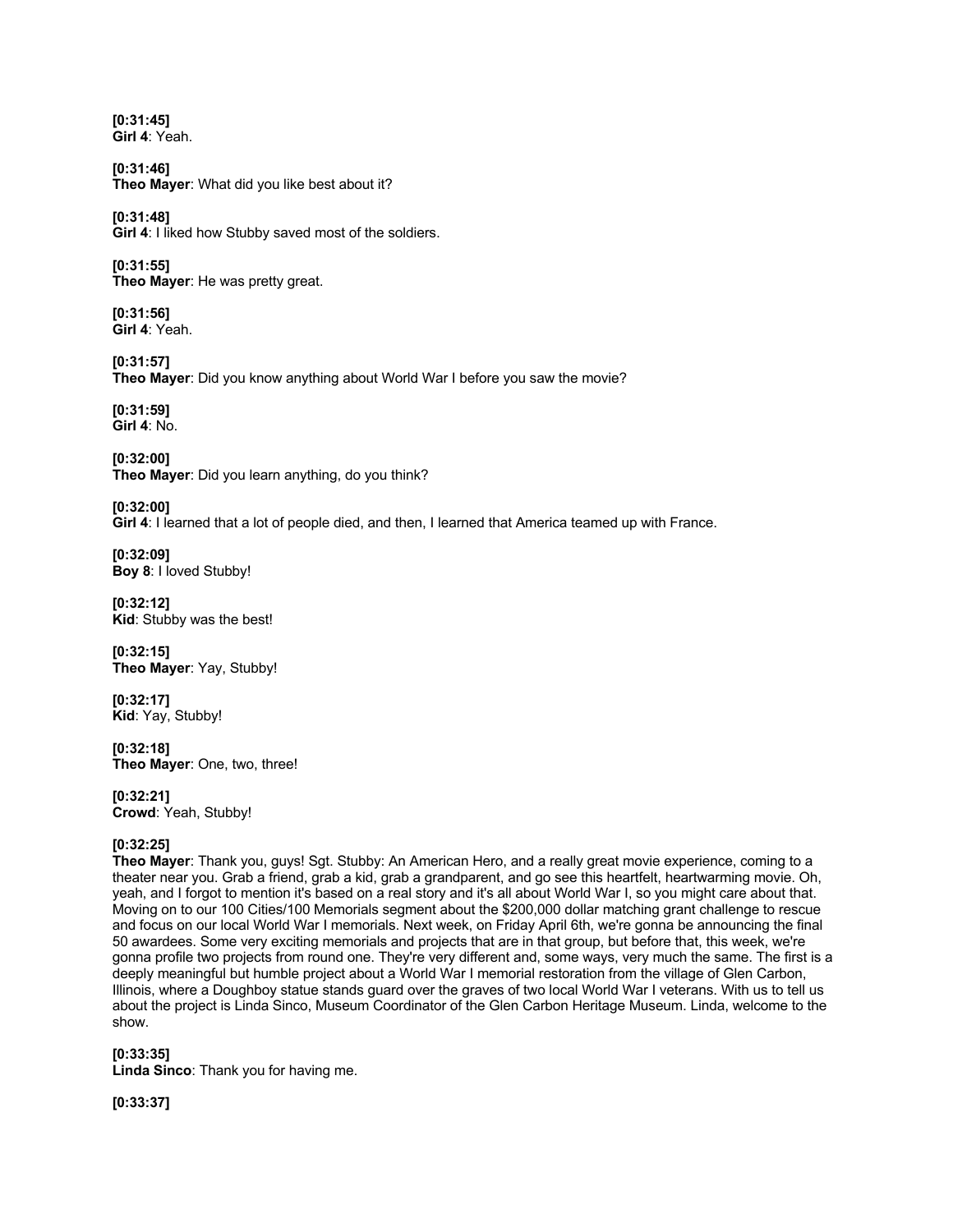**Theo Mayer**: Now, Linda, your project was designated as a World War I Centennial memorial, in part because it represents memorials of its type all over the country. Can you tell us about it?

### **[0:33:47]**

**Linda Sinco**: The memorial in Glen Carbon is a World War I Doughboy statue. He was dedicated in 1920. He stands guard over two soldiers from Glen Carbon, one being Harry G. Seaton, and one being Emil Trentaz. They both had different backgrounds but, in a time that our country needed people, they stepped forward and went to war. They were killed as a result of their injuries during the war, and our statue, sadly, had deteriorated over the years. It was dedicated in 1920, and he had lost his facial features, including his eyes, his lips, part of his hat; the gunstock had totally deteriorated away, partly because of people touching it, but partly because of the weather and the years that have passed.

# **[0:34:47]**

**Theo Mayer**: Now, your Doughboy isn't bronze. What's it made out of?

### **[0:34:50]**

**Linda Sinco**: He is made of Bedford limestone from Indiana, and that's what a lot of the buildings are made of that are federal or state buildings, and they tend to last a very long time, and the repairs were also done with Bedford limestone.

### **[0:35:09]**

**Theo Mayer**: Now, I know that limestone is actually subject to acid rain and things like that, so that could have been a part of it.

# **[0:35:16]**

**Linda Sinco**: That's a very big part of it. In fact, our craftsman that did the restoration referred to the acid rain when they were doing the preparation and the restoration.

### **[0:35:27]**

**Theo Mayer**: What's the status of the Doughboy now?

### **[0:35:30]**

**Linda Sinco**: It's been an ongoing project. Our restoration started in 2012. The idea was brought to our Historic Commission members by Ron Hicks, who is also a Historic Commission member but he wears many hats, and Ron appealed to the Historic Commission that something needed to be done. The Historic Commission in Glen Carbon works in conjunction with myself, as well as Village Hall, and, of course, the community heard about our project. Ron found a person that could work on the limestone. He actually found a company called RIP out of Monticello, Illinois, and the two craftsman, and , they actually had to come to Glen Carbon and stay for about a week. This was quite an expense for our community, and they stepped forward. The local hotel helped with lodging. A local restaurant helped with meals. The VFW and American Legion gave an award to the craftsmen. The newspaper gave us wonderful coverage. After the statue was restored, then we took on the task of the graves themselves. The graves had sunk over the years, but we found a company, A1 Concrete, out of Collinsville, Illinois, that stepped up and said they would help with lifting the graves. We still are going to do more cosmetic things. It needs stone put in the center of the graves so that grass won't grow there.

### **[0:37:14]**

**Theo Mayer**: Well, Linda, how did you connect with 100 Cities/100 Memorials program?

### **[0:37:17]**

**Linda Sinco**: I believe that Ron Hicks brought that to me, and much discussion about, you know, Do you think that our Doughboy would qualify? Do you think we could do this? Melissa Millard, who works for the village of Glen Carbon, actually did the grant writing, Ron and myself helped her with information, and then, again, volunteers stepped forward. I had a wonderful lady, Mary Christine McMahon, and Carol Dappert, who did research for me. We put it all together, and we were just so excited to be chosen for this. We do have a YouTube video that shows our dedication ceremony that was done last September. That kinda gives an idea of how the community came together. I'm just really proud to have been a part of it.

### **[0:38:09]**

**Theo Mayer**: Linda, thank you for the great work, and congratulations on your project.

### **[0:38:13]**

**Linda Sinco**: Thank you. Thanks for having me.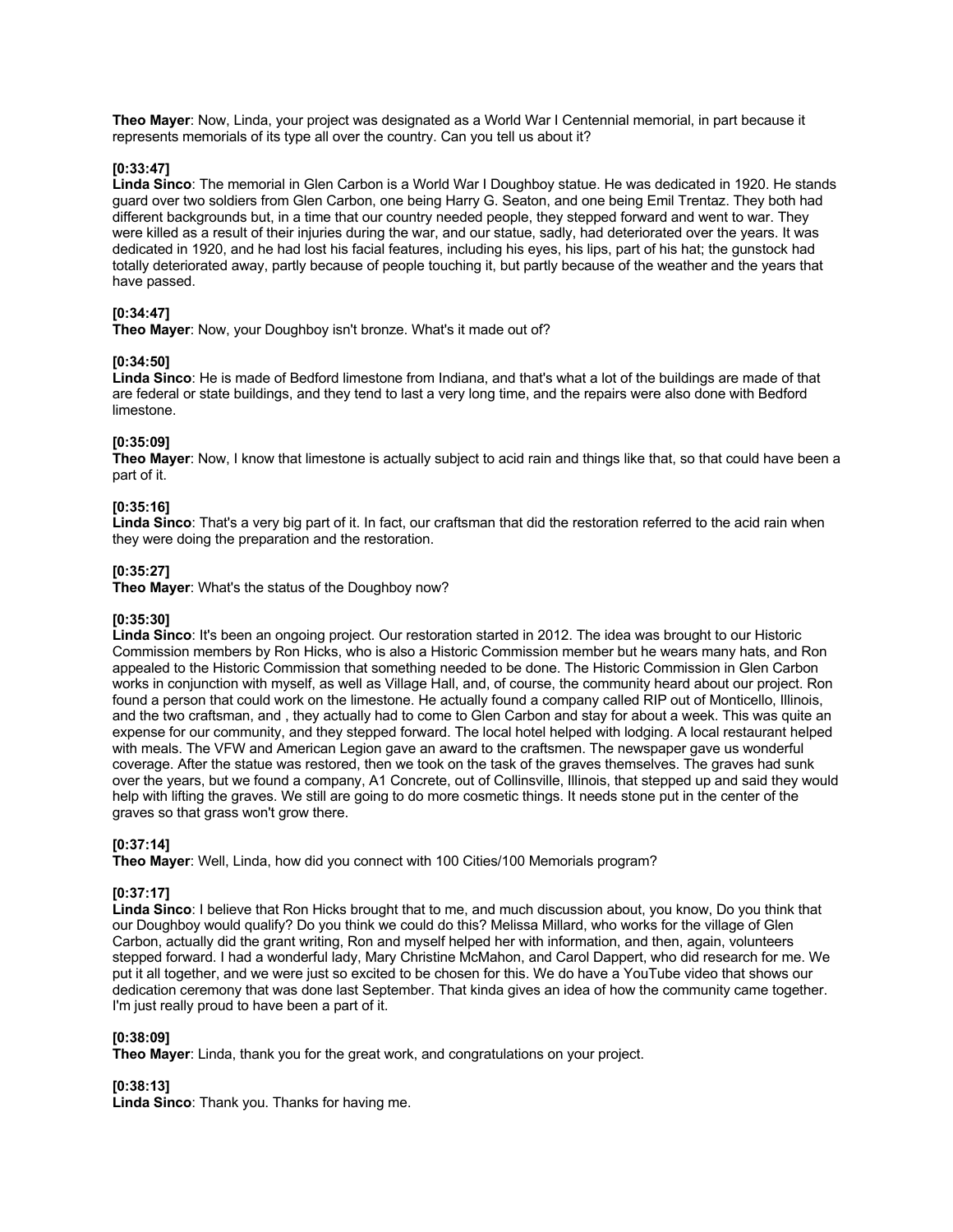### **[0:38:16]**

**Theo Mayer**: Linda Sinco is the Museum Coordinator for the Glen Carbon Heritage Museum. Learn more about the 100 Cities/100 Memorials program and their Doughboy statue restoration at the link in the podcast notes, or by going to ww1cc.org/100memorials. Our second 100 Cities/100 Memorials project profile this week is the Spirit of the American Doughboy project from Appleton, Wisconsin. Now, this Doughboy sculpture is from famed World War I memorial sculptor, E. M. Viquesney, and it's had one tough time of it since it was erected in 1934. With us to tell us about the project, its checkered restoration history, and its current rescue, is Alexander Schultz, Executive Director of Sculpture Valley. Alex, welcome.

### **[0:39:05]**

**Alexander S.**: Hey, thanks for having me, Theo.

### **[0:39:07]**

**Theo Mayer**: Alex, this monument was originally put in place in 1934 for \$700 dollars. That's the equivalent of \$13,000 today. It's had a really troubled history since. Can you tell us a bit about it, and the maintenance woes of this Doughboy?

### **[0:39:20]**

**Alexander S.**: Maybe just to go back into history, E. M. Viquesney was a classically trained sculptor and, after World War I, obviously, our country was reeling a little bit and trying to cope with the devastation of that conflict. Part of that coping mechanism at the time was to find ways to erect and memorialize tragic loss of life. Communities all across the US were scrambling for ways to do that, and E. M. Viquesney was probably the most successful. He already began doing these Doughboys even before the war was over, and he did them in all sorts of . He did them out of marble and stone, but his most successful effort was to create a pressed copper version, because it was far cheaper than trying to create a bronze version, which he also did. Plus, copper versions were not meant to stay outside or outdoors, and to last as long as a true bronze sculpture would. He was very successful. There are 140 of the 1920 version of his pressed copper. Then, he ran into a little bit of financial trouble, sold his company share to his partner, and then, in 1933-34, he bought that share back and began to create new versions, sort of a reboot of the Doughboy, to try and make some money again. These were made out of a zinc-alloy, which was even inferior to his copper versions, and that's what we ended up with in Appleton: A 1934 version, which was made out of an inferior zinc-alloy. It just does not have the long-term sustainability of solid bronze. Anytime you get condensation inside and there's some pressure on that alloy, it just splits apart. That's what we had. It lasted for decades and decades, but in 1986, someone struck it with a vehicle, and it blew our Doughboy apart into about 20 pieces. The local American Legion and some Lamplighters got together to restore the monument. They repaired the monument as best they knew how. It was not a professional restoration. Unfortunately, because of that, they added concrete into the base of the monument, which led to and condensation issues, which caused it to start splitting apart at the seams. You fast forward 20 years, it's 2006, our local paper, the Post-Crescent, did a story on war memorials. The community, when they became aware of the issue, were pretty upset, and the community raised \$20,000 dollars in 2006 to do a full restoration. Unfortunately, I don't think anyone at the time understood the true nature of the monument, because I think, at that time, had we known, we would've said, no, let's stop here and consider casting a full bronze monument so it'll last for a couple of hundred years. We spent the \$20,000 dollars. We had this great restoration and a dedication event. Then, 10 years later, the thing is falling apart again.

# **[0:41:56]**

**Theo Mayer**: What was your final solution for this when Sculpture Valley stepped in?

# **[0:42:01]**

**Alexander S.**: Well, the first step for us was to establish ownership, because no one seems to know who owns these things. For the most part, it's gonna be the city, because they're typically gifted to the city or the community, so you have to approach the city or the township or the community and say, "Look, you guys own this. It's on public property. It is under your purview to take care of this thing." Once you get that established, then you can start moving into funding and restoration. We went on to the national sculptor sort of pool and said, "Who wants to do this? Who's capable of doing this?" We found a guy by the name of Steve Maxon in Kalona, Iowa. Max-Cast Foundry is his foundry name. He said, "Yeah, we've done something similar to this. We'd love to take on the program." What they did is they came into Appleton and we took him down, shipped him off to Kalona and, over the course of three months, they made new molds from our existing one, and we had a bunch of issues with ours but he took some time to collect all of those issues and create a new set of molds, and this process is to create little bits and pieces out of bronze. You pour a chunk here and a chunk there, and then, you assemble them and chase them together so that you got a solid bronze in the end. The total cost was around \$30,000 dollars. Part of that is the cost of actually coming here and making the molds. The monument itself cost us about \$20,000 dollars. I make that point because I know of several projects right now, where people are fundraising for their Doughboy memorial repairs of the originals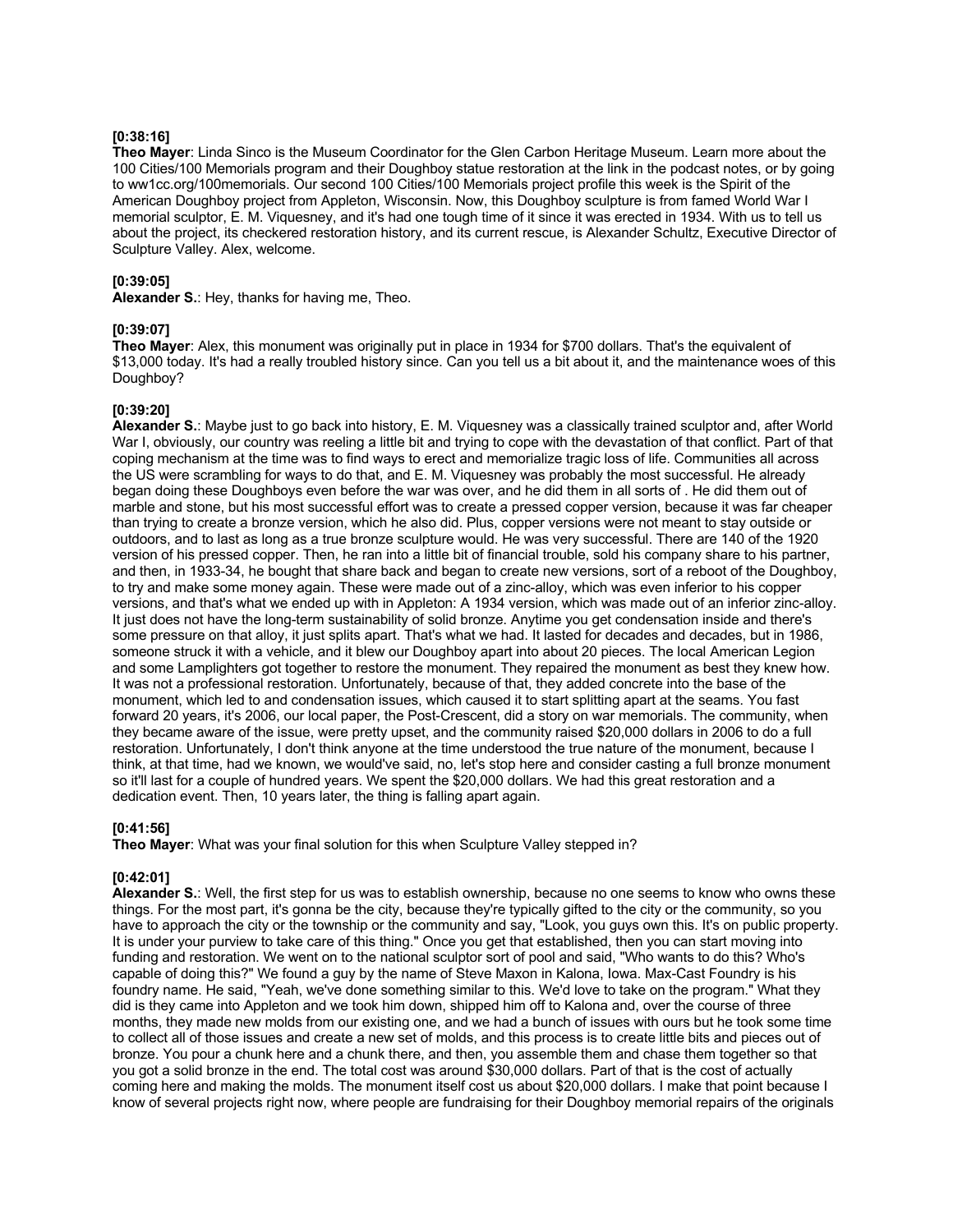in that same ballpark figure. If you're gonna spend \$20,000 dollars to repair a copper or a zinc Doughboy, you might as well spend that same amount of money to get a brand new bronze built and rededicate it, and take your original and find a place where you can put it indoors. It's a smart thing to do at this point, because we know so much about these Viquesney memorials, and there are so many of them out there that are suffering. This is, basically, my call to people to say, look, if you're interested in doing it right, take some time to think about what you're doing. Don't just get your original repaired because it's the original. In 10 years, you may end up needing to repair it again.

### **[0:43:58]**

**Theo Mayer**: Well, Alex, I'm gonna ask you, if you would, write an article for 100 Cities/100 Memorials Blog on the process and the procedure? Would you be willing to do that?

#### **[0:44:08]**

**Alexander S.**: Absolutely.

### **[0:44:09]**

**Theo Mayer**: Okay. Now, that's really good. This is a really good story, and it's really good advice, and the idea of taking the ones that weren't meant to live outside, bringing them indoors, and redoing a new one out of solid bronze and putting it outside is a grand idea. Alexander Schultz is the Executive Director of Sculpture Valley. Learn more about Sculpture Valley and the 100 Cities/100 Memorials program at the link in the podcast notes, or by going to ww1cc.org/100memorials. Now, for our feature, Speaking World War I, where we explore the words and phrases that are rooted in the war. By the time America joined the war, nicknames for the various forces involved in the conflict were already established. The French infantry were also known as the Poilus, or the hairy ones. The New Zealanders were also known as Kiwis. The Americans were often referred to as Sammies, but self-branded themselves as Doughboys. The British common soldier? Well, that's our Speaking World War I word for this week. The British soldier was known as the Tommy. The nickname appears to have come from an individual: Tommy Atkins, a mythical, courageous British soldier, who fought under the Duke of Wellington in 1794. Lore has it that in 1815, the British War Office asked the Duke for a name that could personify a strong British soldier, and he apocryphally replied, "Tommy." From a branding perspective, it sounds like a great choice to an old marketing guy like me. It so aptly describes a regular Joe; resolute; a comrade; a good fellow. Unlike a lot of the other names, Tommy seems human. Tommy didn't get associated with the British army until World War I, when the name Tommy Atkins was featured on a guidance sheet enclosed in every pocket ledger provided to every British soldier to inscribe their personal information. Tommy, a valiant and humble soldier, and this week's Speaking World War I word. For World War I War Tech, we're focusing on a medical device that saved countless lives, and was invented by a woman. Almost immediately after the discovery of the X-Ray in 1895, medical professionals began using it to locate foreign objects that had become lodged in the body. You know, like, bullets. At the start of the war in 1914, the only X-Ray machines were to be found at city hospitals, far away from the front lines, and really only benefiting the soldiers that could survive long enough to get to them. The answer came from famed French scientist, Madame Marie Curie, discoverer of radium, polonium, and twice-awarded the Nobel Prize. When the German army began marching towards Paris early in the war, Madame Curie shipped her supply of radium to a bank in Bordeaux and devoted her time to the war effort. Curie came up with a radiological car: A rig with an X-Ray machine, a photographic dark room, and an early electrical generator to produce the X-Rays. Using funding from the Union of Women of France and cars donated by wealthy Parisians, she trained some 150 women, including her very own daughter, Irene, to operate these machines and move them around the front lines, where they were most needed. The "little curie," as they were called, debuted at the First Battle of the Marne. Over 1,000,000 million soldiers received X-Ray exams from the mobile units over the course of the war. The little curie: A big idea from an awesome scientist, Madame Marie Curie, and this week's World War I War Tech. Learn more and see images of the mobile machines at the link in the podcast notes. For Articles and Posts, we want to reintroduce you to a fantastic World War I Centennial resource. It's the Commission's weekly Dispatch Newsletter. Now, every week, the Commission publishes all sorts of great information about World War I and the centennial commemoration. There's articles posted in the website's news section, news stories of service that you submit, important commemoration events you might want to know about, Blog posts and postings from our state partners, and even the highlight listings from the World War I Centennial News podcast. In the Dispatch, the editor, Chris Christopher, works really diligently to keep it short and useful. He provides a quick summary of each new post with links to read, listen and see more. It'll just take you a minute to subscribe, and then only a couple of minutes to scan each Dispatch issue, when it comes into your email on Tuesday mornings. It's a really great way to see if there's something you'd like to know more about. Sign up for the weekly Dispatch Newsletter at ww1cc.org/subscribe. You can take a look at samples in the archive at ww1cc.org/Dispatch. Or just follow the link in the podcast notes. Which brings us to the Buzz, the Centennial of World War I this week in Social Media with Katherine Akey. Katherine, what did you pick?

#### **[0:49:34]**

**Katherine Akey**: We shared a beautiful image this week on Facebook from the Marine Corps History Division. It's a studio portrait of a little girl, Jeanne Louise Alphonsine Pascal. She's maybe three or four years old, dressed in a dark